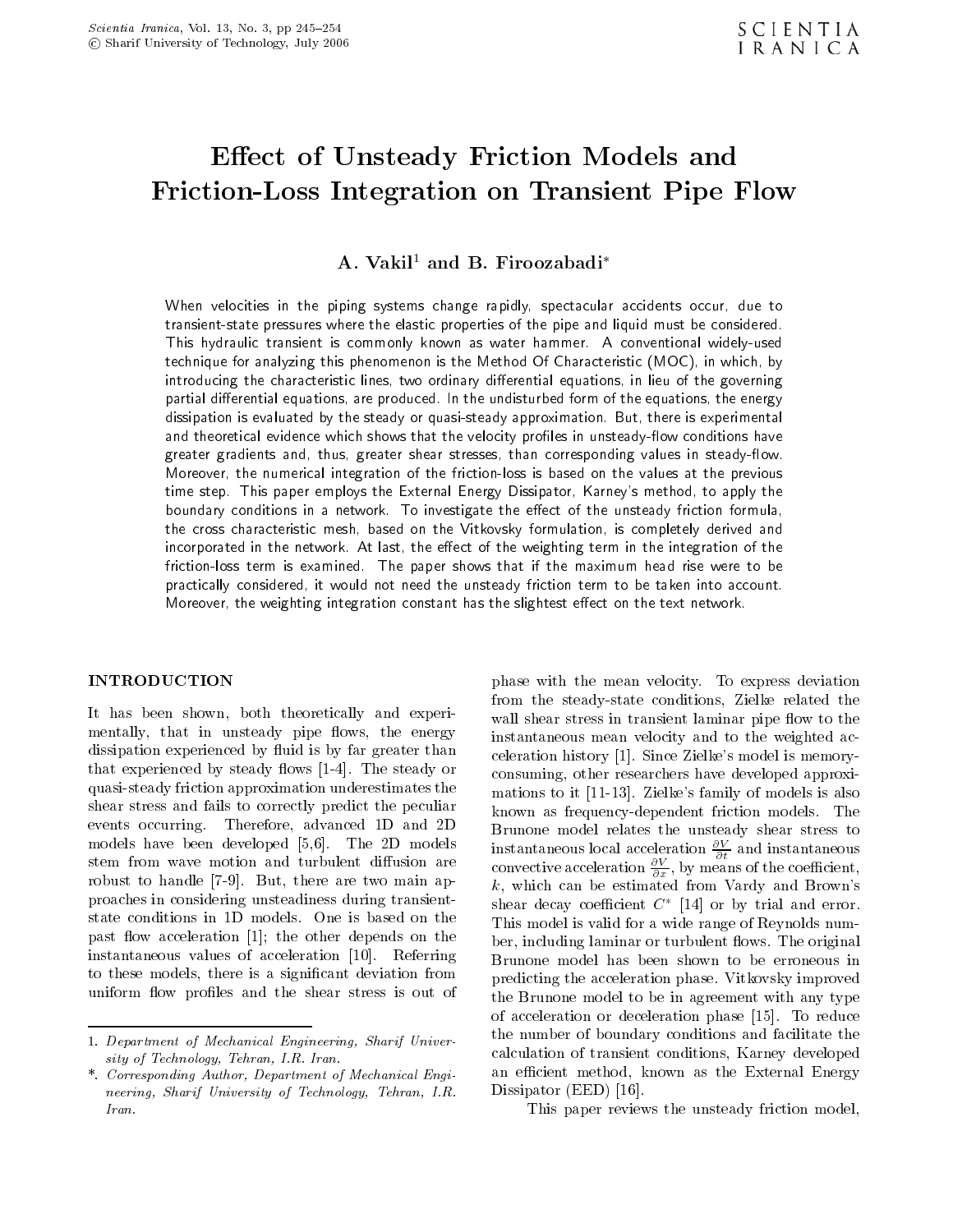based on the Brunone model, and incorporates this model into Karney's efficient model. Results are veried on the test network presented in [16].

In the following section, the governing equation will be reviewed. Then, method of characteristics, the unsteady friction models and the external energy dissipator (EED) will be presented. After that, the cross characteristic method will be derived and <sup>a</sup> comparison will be made between the quasi-steady and Brunone models for two different cases on the text network, as described.

# GOVERNING EQUATIONS

The momentum and continuity equations, describing the unsteady pipe flow, are a set of 1D qausi-linear hyperbolic partial differential equations  $[17,18]$ . These equations can be written in the following form:

$$
L_1 = gH_x + V_t + VV_x + gh_f = 0,\t\t(1)
$$

$$
L_2 = gH_t + a^2 V_x = 0,\t\t(2)
$$

in which:

| $\boldsymbol{x}$ | distance along pipe,        |
|------------------|-----------------------------|
| Ŧ                | time,                       |
| $H = H(x,t)$     | piezometric head,           |
| $V = V(x, t)$    | fluid velocity,             |
| a.               | wave speed,                 |
|                  | gravitational acceleration. |

The head loss, due to fluid friction per unit length,  $\phi_L$ , can be derived from the dissipation function [6]:

$$
\phi_L = \frac{\partial u}{\partial r} \left( \mu \frac{\partial u}{\partial r} - \rho \overline{u'v'} \right),\tag{3}
$$

where  $u$  is the axial velocity,  $r$  is the radial coordinate,  $\frac{1}{2}$  is the velocity gradient in the radial direction  $\cdots$ and  $\overline{\rho u'v'}$  is the Reynolds stresses for turbulent flow. By applying the Hagen-Poiseulle velocity profile, the energy loss per unit weight of liquid in <sup>a</sup> unit length of pipe for steady-state flow conditions is given by the following:

$$
h_f = \frac{fV^2}{2gD},\tag{4}
$$

which is the same as the Darcy-Weisbach equation.

To consider the opposite direction of the flow, Equation 4 is written as below:

$$
h_f = \frac{fV|V|}{2qD}.\tag{5}
$$

The behavior of the friction factor can be defined by the implicit Colebrook-white equation [19].

# METHOD OF CHARACTERISTICS

Equations <sup>1</sup> and <sup>2</sup> can be transformed into <sup>a</sup> set of ordinary differential equations, which are valid only on the appropriate characteristic lines [17,18]. The MOC combines the continuity and momentum equations with an unknown multiplier,  $\lambda$ .

$$
L = L_1 + \lambda L_2. \tag{6}
$$

If the convective term is small and the head loss can be approximated by Equation 5, the MOC can be defined in terms of discharge,  $Q$ , and head,  $H$ , as follows:

 $C^+$ :

$$
\frac{gA}{a}\frac{dH}{dt} + \frac{dQ}{dt} + f\frac{Q|Q|}{2DA} = 0,\t(7)
$$

$$
\frac{dx}{dt} = a,\tag{8}
$$

 $C$  :

$$
\frac{gA}{a}\frac{dH}{dt} + \frac{dQ}{dt} + f\frac{Q|Q|}{2DA} = 0,\tag{9}
$$

$$
\frac{dx}{dt} = a.\tag{10}
$$

Equations 7 and 9 are now integrated along the  $C^+$ and  $C$ , respectively (see Figure 1). To integrate the friction term, a linearization is used as follows [16]:

$$
\int_{i-1,t}^{i,t} Q |Q| dx = \left[ Q_{i-1,t} \Delta t
$$
  
+  $\varepsilon (Q_{i,t} - Q_{i-1,t} \Delta t) \right] |Q_{i-1,t} \Delta t| \Delta x.$  (11)

Two equations for the unknowns H and Q at  $(i, t)$  may



 $\mathbf{F}$  -  $\mathbf{F}$  are  $\mathbf{F}$  to  $\mathbf{F}$  the showing characteristics for  $\mathbf{F}$ Equations 8 and 10.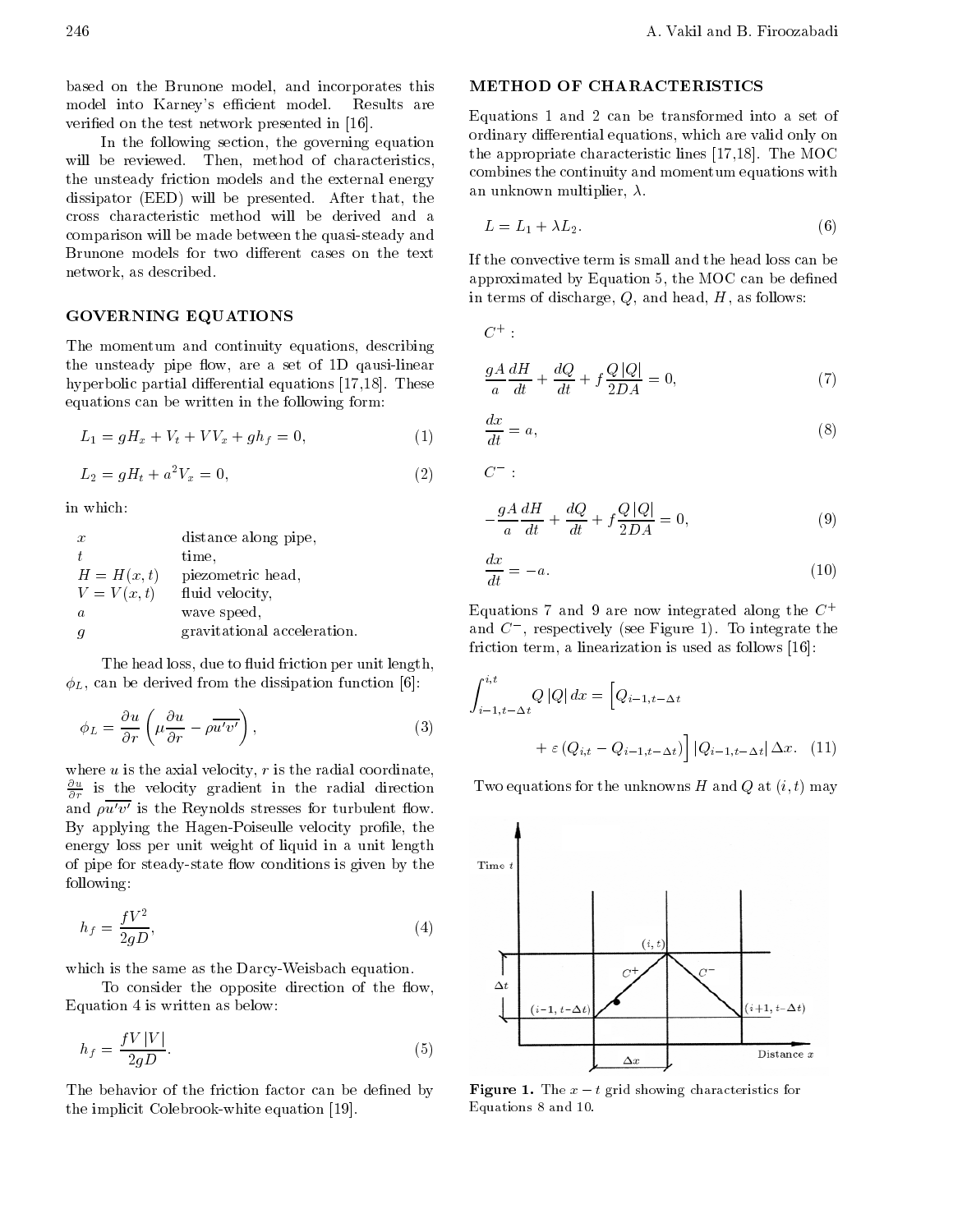be written as:

$$
H_{i,t} = C_{c^{+}} \t B_{c^{+}} Q_{i,t}, \t (12) \t B_{c^{+}}
$$

and:

$$
H_{i,t} = C_c \qquad B_c \quad Q_{i,t}, \tag{13}
$$

where:

$$
C_{c^{+}} = H_{i-1,t} \Delta t + Q_{i-1,t} \Delta t [B \quad R \left| Q_{i-1,t} \Delta t \right| (1 - \varepsilon)], \tag{14}
$$

$$
B_{c^{+}} = B + \varepsilon R \left| Q_{i-1,t} \Delta t \right|, \tag{15}
$$

$$
C_c = H_{i+1,t} \Delta t \quad Q_{i+1,t} \Delta t \left[ B \quad R \left| Q_{i+1,t} \Delta t \right| (1 - \varepsilon) \right], \tag{16}
$$

$$
B_c = B + \varepsilon R \left| Q_{i+1,t} \Delta t \right|,\tag{17}
$$

where  $B = \frac{a}{qA}$ ,  $K = \frac{1}{2qDA^2}$ ,  $A = \text{cross-sectional area}$ of the pipe and is the linear indication constant.

The values of the constants  $C_{c^+}$ ,  $B_{c^+}$ ,  $B_c$  and  $C_c$  are known from the previous time step. Therefore, one can proceed in time by simultaneously solving Equations 12 and 13.

#### UNSTEADY FRICTION MODELS

## Original and Modied Brunone Model

If the friction factor in Equation <sup>5</sup> is split into two components, quasi-steady  $f_q$  and unsteady component  $f_u$ , i.e.,  $f = f_q + f_u$ , the Brunone model component can be defined by [10]:

$$
f_u = \frac{kD}{V|V|} \left( \frac{\partial V}{\partial t} \quad a \frac{\partial V}{\partial x} \right). \tag{18}
$$

The Vitkovsky's modied formulation, which takes into account the correct sign of the convective term, is as follows [10]:

$$
f_u = \frac{kD}{V|V|} \left( \frac{\partial V}{\partial t} + a \text{ Sign}(V) \left| \frac{\partial V}{\partial x} \right| \right), \tag{19}
$$

 $Sign(V)$  takes  $+1$  for  $V \geq 0$  and 1 for  $V < 0$ .

The coefficient,  $k$ , can be found empirically or from Vardy's shear decay coefficient,  $C^\ast$ , as follows [14]:

$$
k = \frac{\sqrt{C^*}}{2},
$$

$$
C^* = 0.00476 \quad \text{for laminar flow}, \tag{20}
$$

$$
C^* = \frac{7.41}{\text{Re}^{\log\left(\frac{14.3}{10}\right)}} \quad \text{for turbulent flow.} \tag{21}
$$

#### Zielke Model

By taking into account distortion of the traveling wave through frequency-dependent friction for an unsteady friction term in discrete form, Zielke derives the following equation [2]:

$$
(f_u)_{i,k} = \frac{32\nu}{DV_{i,k} |V_{i,k}|} \sum_{j=1,3,\cdots}^{k-1} (V_{i,j+1} | V_{i,j-1}) W((k j) \Delta t), \tag{22}
$$

where i and  $k$  refer to the ith cross-section and  $k$ th time step, respectively. It should be noted that the weight function, W, for the past acceleration, is a function of the dimensionless time,  $\tau$ ;

$$
W(\tau) = e^{-26.3744\tau} + e^{-70.8493\tau} + e^{-135.0198\tau}
$$

$$
+ e^{-218.9216\tau} + e^{-322.5544\tau}, \qquad (23)
$$
  
for  $\tau \ge 0.02$ ,

was at 200 minutes and the set of the set of the set of the set of the set of the set of the set of the set of  $\frac{1}{2}$  1 25000 + 1 057855 $\tau$ <sup>2</sup> 1:25000 + 1:057855

 $+0.937500\tau+0.396696\tau^{\frac{1}{2}}$   $0.351563\tau^2$ ,  $(24)$ 

for  $\tau < 0.02$ .

where  $\tau = \frac{1}{D^2} t$ .

Since the method introduced by Zielke requires storage of all velocities computed at the previous time steps, the improved approximate method for simulating frequency-dependent friction in transient laminar flow has been devised [11-13].

## EXTERNAL ENERGY DISSIPATOR (EED)

At boundary reaches, only one of the characteristic equations is available in the two variables, therefore, Equations 12 and <sup>13</sup> should be solved simultaneously with the conditions imposed by the boundary. The EED [16] reducing the number of boundary conditions should be defined to close the systems of equations. Based on the uniqueness of the head and continuity at the frictionless junction (where boundary section meet), Equations 12 and 13 lead to:

$$
H_{i,t} = C_c \t B_c Q_{\text{ext}}, \t(25)
$$

in which:

$$
B_c = \left(\sum_i \frac{1}{B_{c_i^+}} + \sum_i \frac{1}{B_{c_i}}\right)^{-1},\tag{26}
$$

and:

$$
C_c = B_c \left( \sum_i \frac{C_{c_i^+}}{B_{c_i^+}} + \sum_i \frac{C_{c_i}}{B_{c_i}} \right)^{-1}.
$$
 (27)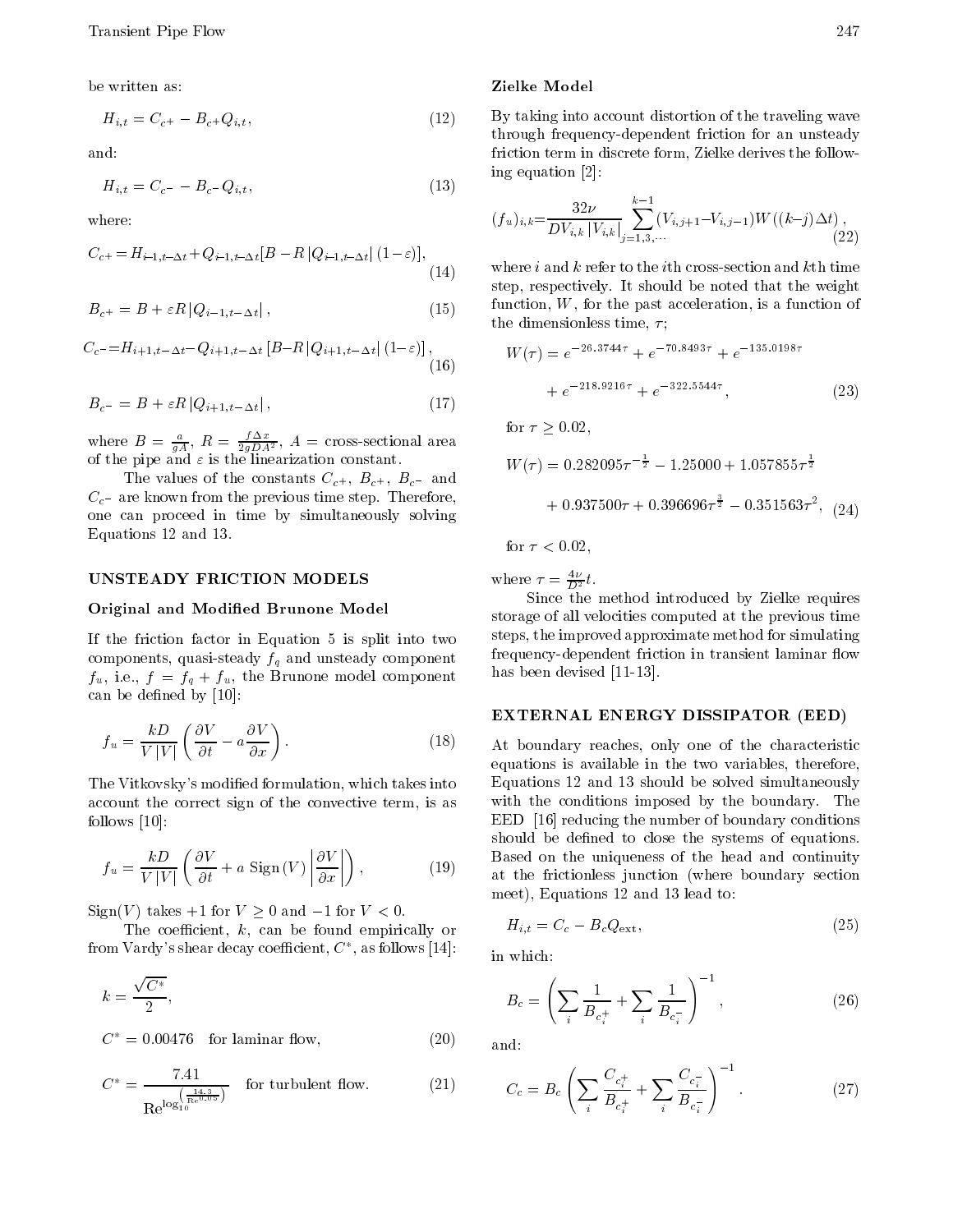Equation <sup>25</sup> represents <sup>a</sup> single relationship between junction head  $H_{i,t}$  and external flow  $Q_{\text{ext}}$  in a frictionless junction. Generalized external dissipaters include tank, connector, valve/orifice and reaching pipe. The external flow can be expressed in terms of the head at the junction as follows:

$$
Q_{\text{ext}} = s\tau E_s \sqrt{s \left(H_{i,t} - H_c^p\right)},\tag{28}
$$

where,  $H_p^c$  is the head at the node side of the connector,  $s = \text{Sign}(Q_{\text{ext}}) = \pm 1$  and  $E_s$  and  $\tau$  are valve/orifice parameters. Karney shows that Qext takes the following form:

$$
Q_{\text{ext}} = m + s\sqrt{m^2 - n},\tag{29}
$$

where:

$$
m = \frac{(\tau E_s)^2}{2} s(B_b + B_c + C_2^c), \tag{30}
$$

and:

$$
n = (\tau E_s)^2 . s(C_b + C_1^c C_c), \tag{31}
$$

and:

$$
s = \text{Sign}(C_c \quad C_b \quad C_1^c). \tag{32}
$$

The constants,  $C_1$  and  $C_2$ ,  $C_b$  and  $B_b$  and  $C_c$  and  $C_{c-1}$ ,  $B<sub>c</sub>$ , are the connector, tank and junction constants, respectively and can be found in [16]. Karney shows that the EED method simplifies the programming and reduces the code size and the simulation time [16].

# CROSS CHARACTERISTIC MESH

The cross characteristic mesh is developed in [20], based on the original Brunone model. Here, the same procedure is introduced for the Vitkovsky formulation. By neglecting the convective term with the modified Brunone model, the momentum equation can be rewritten in the following form:

$$
L_1 = Q_t + gAH_x + \frac{fQ|Q|}{2DA} + k(Q_t + a\phi_A Q_x) = 0,
$$
\n(33)

where  $\phi_A = 1$  for  $VV_x < 0$  and  $\phi_A = +1$  for  $VV_x \geq 0$ .

Using Equations <sup>33</sup> and 2, Equation <sup>6</sup> will be

$$
L = Q_t + gAH_x + \frac{fQ|Q|}{2DA} + k(Q_t + a\phi_A Q_x)
$$

$$
+ \lambda \left(H_t + \frac{a^2}{Ag} Q_x\right) = 0,
$$
(34)

or, in the rearranged form, as:

$$
L = \lambda \left[ H_t + \frac{gA}{\lambda} H_x \right] + (1+k) \left[ Q_t + \frac{\lambda a^2 + gAka\phi_A}{(1+k)gA} Q_x \right]
$$

$$
+ \frac{fQ|Q|}{2DA} = 0.
$$
(35)

If one writes the following:

$$
\frac{dx}{dt} = \frac{gA}{\lambda} = \frac{\lambda a^2 + gAka\phi_A}{(1+k)gA}.
$$
 (36)

Equation 35 is transformed into the ordinary differential equation:

$$
\lambda \frac{dH}{dt} + (1+k)\frac{dQ}{dt} + \frac{fQ|Q|}{2DA} = 0.
$$
\n(37)

The solution of Equation 36 yields two particular values for  $\lambda$ :

$$
\lambda = \frac{gAk}{2a}\phi_A \pm \frac{gA}{2a}(k+2). \tag{38}
$$

By using  $\lambda$  as given by Equation 38, Equation 37, for  $\phi = 1$  may be rewritten as follows:

$$
\frac{dH}{dt} + \frac{a}{gA}(1+k)\frac{dQ}{dt} + a\frac{f}{2gDA^2}Q|Q| = 0, \qquad (39)
$$

$$
on \frac{dx}{dt} = a,
$$
\n(40)

and:

$$
\frac{dH}{dt} + \frac{a}{gA}\frac{dQ}{dt} + \frac{a}{1+k}\frac{f}{2gDA^2}Q|Q| = 0,
$$
\n(41)

$$
\text{on } \frac{dx}{dt} = \frac{a}{1+k}.\tag{42}
$$

In the cross characteristic mesh, the intermediate points will be met (see Figures 2 and 3). These points are known as  $(i = 1, i \neq 1$  and  $(i + 1, i \neq 1)$ . The unknown discharge and head at these points will be evaluated from the time step,  $t \Delta t$  and the desired values at the time  $t$  will be estimated from the value at these points. Multiplying Equations 40 and 42 by  $dt$  and integrating along their appropriate characteristic lines yields the following:

 $\sum_{i=1}^{\infty}$  for the left side of the line,  $x = i$ ;

 $\mathbf{C}$  :  $\mathbf{C}$  :  $\mathbf{C}$  :  $\mathbf{C}$ 

$$
\int_{i}^{i} \frac{1,t^*}{1,t} dH + \frac{a}{gA} \int_{i}^{i} \frac{1,t^*}{1,t} dQ + \frac{f}{2gDA^2} \int_{i}^{i} \frac{1,t^*}{1,t} Q|Q| dx = 0, \qquad (43)
$$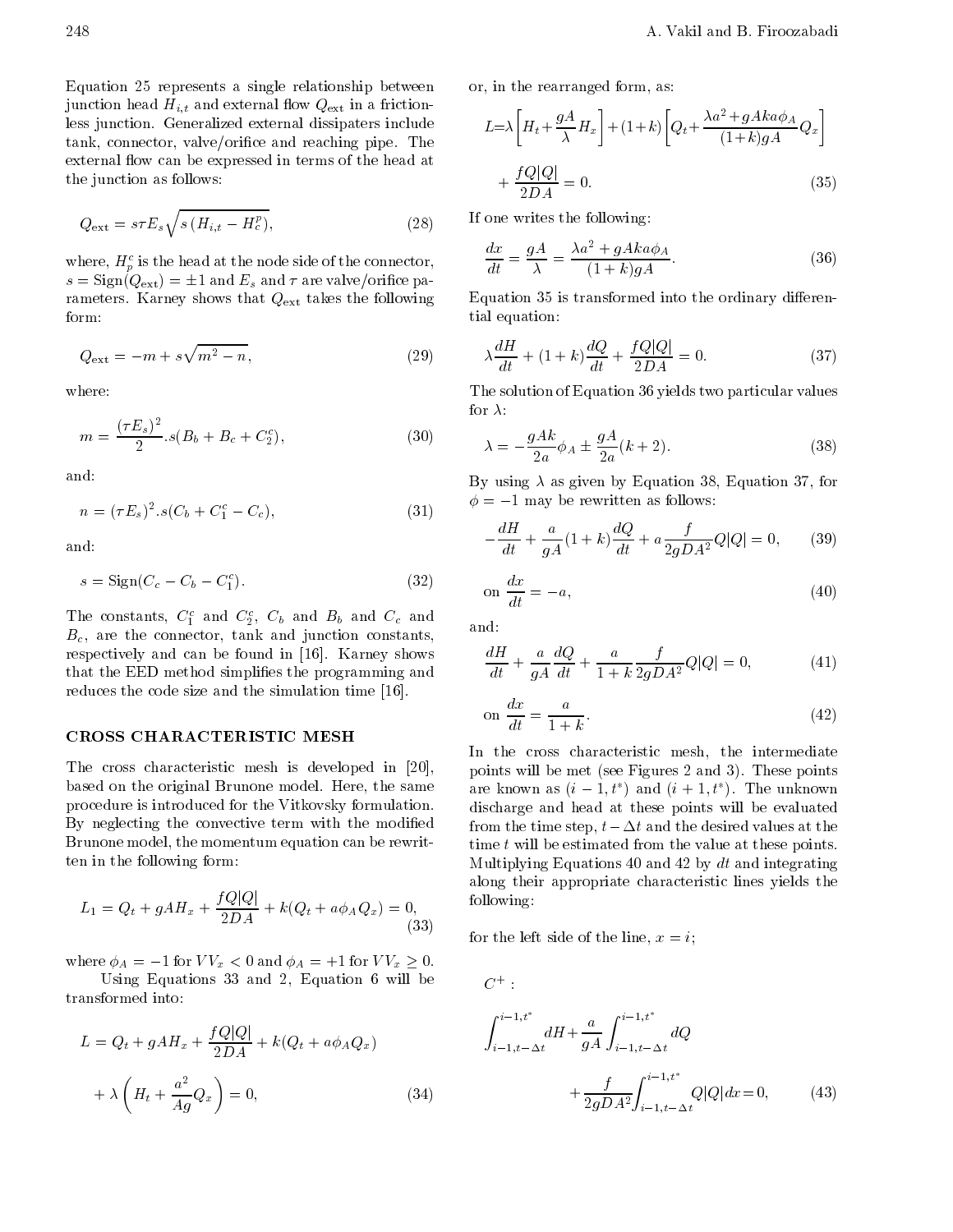

Figure 2. Cross characteristic mesh presented in the previous section for  $\phi_A = 1$ .



Figure 3. Cross characteristic mesh presented in the previous section for  $\phi_A = 1$ .

 ${\cal C}$  :  $\mathcal{C}$  i  $\mathcal{C}$  is the set of  $\mathcal{C}$  is the set of  $\mathcal{C}$  is the set of  $\mathcal{C}$  $\cdot$  to the term of the term of the term of the term of the term of the term of the term of the term of the term of the term of the term of the term of the term of the term of the term of the term of the term of the term  $dH = \frac{Q}{qA} \int_{i,t} dQ$  $\mathbf{r}$  i.t  $\cdot$  to the term of the term of the term of the term of the term of the term of the term of the term of the term of the term of the term of the term of the term of the term of the term of the term of the term of the term distribution of the contract of the contract of the contract of the contract of the contract of the contract of  $+\ \frac{f}{2gDA^2}\int_{i,t}^{i=1,t} \frac{1}{\Delta t} \ Q|Q|d$  $\mathcal{A}$  , and  $\mathcal{A}$  are defined as a definition of  $\mathcal{A}$  . The operator of  $\mathcal{A}$ 

for the right side of the line,  $x = i$ ;

 $\mathbf{C}$  : the set of  $\mathbf{C}$ 

$$
\int_{i+1,t}^{i+1,t^*} dH + \frac{a}{gA} \int_{i+1,t}^{i+,t^*} dQ
$$
  
+ 
$$
\frac{f}{2gDA^2} \int_{i+1,t}^{i+1,t^*} Q|Q| dx = 0,
$$
 (45)

 ${\cal C}$  :

$$
\int_{i+2,t}^{i+1,t^*} dH \frac{a(1+k)}{gA} \int_{i+2,t}^{i+1,t^*} dQ
$$
  
+ 
$$
\frac{f}{2gDA^2} \int_{i+2,t}^{i+1,t^*} Q|Q| dx = 0.
$$
 (46)

Using Equation 11 in integrating the last term in Equations 40 to 42, the head-discharge relation will be obtained as follows:

for the left side of the line,  $x = i$ ;

$$
C^+:
$$

$$
H_{i-1,t^*} = C_{i-1,t-2t} \quad B_{i-1,t-2t} Q_{i-1,t^*}, \tag{47}
$$

where:

$$
C_{i-1,t} \Delta t = H_{i-1,t} \Delta t
$$
  
+ $Q_{i-1,t} \Delta t \left[ B - \frac{R}{2} |Q_{i-1,t} \Delta t | (1 - \varepsilon) \right],$  (48)

$$
B_{i-1,t-\Delta t} = B + \frac{R}{2} \varepsilon |Q_{i-1,t-\Delta t}|, \qquad (49)
$$

$$
C =
$$

$$
H_{i-1,t^*} = C_{i,t-2t} + B_{i,t-2t} Q_{i-1,t^*},
$$
\n(50)

where:

$$
C_{i,t} \Delta t = H_{i,t} \Delta t
$$
  

$$
Q_{i,t} \Delta t \begin{bmatrix} B' & \frac{R}{2} |Q_{i,t} \Delta t| (1 - \varepsilon) \end{bmatrix}, \quad (51)
$$

$$
B_{i,t} \Delta_t = B' + \frac{R}{2} \varepsilon |Q_{i,t} \Delta_t|, \qquad (52)
$$

for the right side of the line,  $x = i$ ;

 $\mathbf{C}$  : the contract of  $\mathbf{C}$ 

$$
H_{i+1,t^*} = C_{i+1,t} \Delta t \quad B_{i+1,t} \Delta t Q_{i+1,t^*}, \tag{53}
$$

where:

$$
C_{i+1,t} \Delta t = H_{i+1,t} \Delta t
$$
  
+
$$
Q_{i+1,t} \Delta t \left[ B \frac{R}{2} |Q_{i+1,t} \Delta t | (1 - \varepsilon) \right],
$$
(54)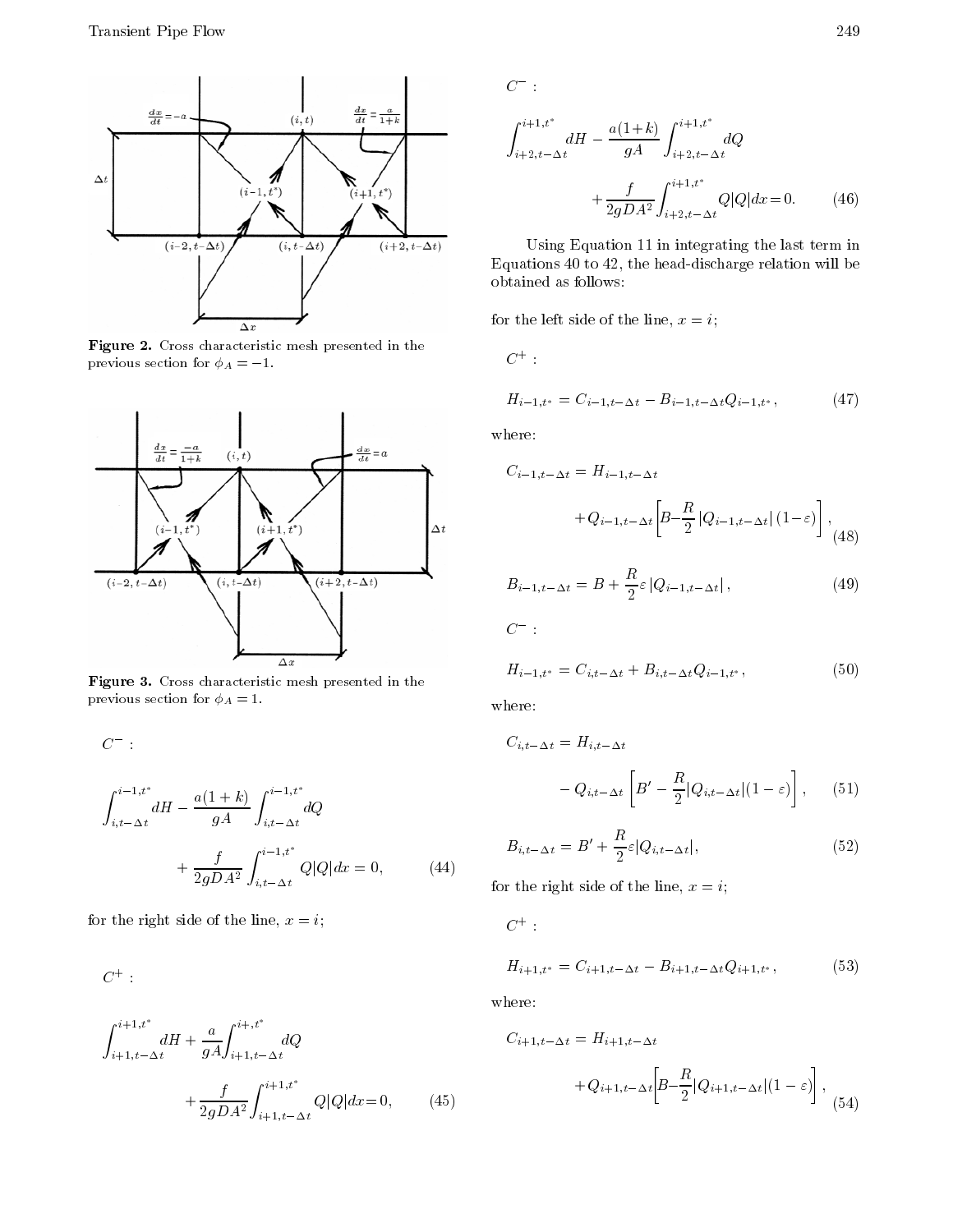$C$  :

$$
H_{i+1,t^*} = C_{i+2,t} \Delta_t + B_{i+2,t} \Delta_t Q_{i+1,t^*},
$$
 (56)

where:

$$
C_{i+2,t} \Delta t = H_{i+2,t} \Delta t
$$
 b  
\n
$$
Q_{i+2,t} \Delta t \begin{bmatrix} B' & \frac{R}{2} |Q_{i+2,t} \Delta t |(1-\varepsilon)] \\ 0 & 0 \end{bmatrix},
$$
 is  
\n
$$
(57)
$$

$$
B_{i+2,t} \Delta_t = B' + \frac{R}{2} \varepsilon |Q_{i+2,t} \Delta_t|.
$$
 (58)

With  $B = \frac{a}{gA}$ ,  $B' = (1 + \kappa)B$  and  $R = \frac{b}{2gDA^2}$ .

Using the same procedure, the relation between head and discharge at the point  $(i, t)$  can be found as follows:

for the left side of the line,  $x = i$ ;

$$
H_{i,t} = C_{i-1,t^*} \quad B_{i-1,t^*} Q_{i,t},
$$
\n(59)

for the right side of the line,  $x = i$ ;

 $C$  :

 $C^+$ :

$$
H_{i,t} = C_{i+1,t^*} + B_{i+1,t^*} Q_{i,t}.
$$
\n(60)

It can be seen that the constants  $C_{i-1,t^*}$  and  $B_{i-1,t^*}$  are functions of  $Q_{i-1,t^*}$ , which can be evaluated by simultaneously solving Equations <sup>47</sup> and 50, resulting in:

$$
Q_{i-1,t^*} = \frac{C_{i-1,t} \Delta t - C_{i,t} \Delta t}{B_{i-1,t} \Delta t + B_{i,t} \Delta t}.
$$
 (61)

The same procedure can be used to find  $Q_{i+1,t^*}$ , as follows:

$$
Q_{i+1,t^*} = \frac{C_{i+1,t} \Delta t \ C_{i+2,t} \Delta t}{B_{i+2,t} \Delta t + B_{i+1,t} \Delta t}.
$$
 (62)

## TEST CASE AND RESULTS

The effect of the unsteady friction term is tested, based on the example in [16]. The layout of the system, consisting of seven pipes and seven nodes, is presented in Figure 4. The data specifications of the system are given in Tables <sup>1</sup> to 3. Table <sup>1</sup> contains the nodal steady-state data while Tables <sup>2</sup> and 3 refer to the pipe physical data, initial flows and the data specification for external dissipative devices, respectively. The transient behavior of the system, caused by the following operation of the control valve located at node 7, is analyzed for <sup>60</sup> s [16]:

**Case 1.** The control valve opening, " $\tau$ ", decreases linearly from  $\tau = 0.6$  to  $\tau = 0.2$  in 10 s (Figure 5).

**Case 2.** The control valve opening, " $\tau$ ", decreases linearly from  $\tau = 0.6$  to  $\tau = 0.2$  in 10 s, maintained for <sup>15</sup> s and, then, increases linearly to its initial value of  $\tau = 0.6$  in 5 s (Figure 6).

The time step selected for the computer simulations was approximately 0.1 s. The pipe system was discretized into 90 pipe reaches, according to [16]. In order to validate the present code, results are compared with the results of [16] and, then, the effects of the unsteady friction term were investigated. Figures 7 and 8 show the hydraulic grade-line elevation and external flow at node 7 for Cases 1 and 2, respectively. There is close correspondence between the results of the present code and [16].



Figure 4. Denition diagram for simple network.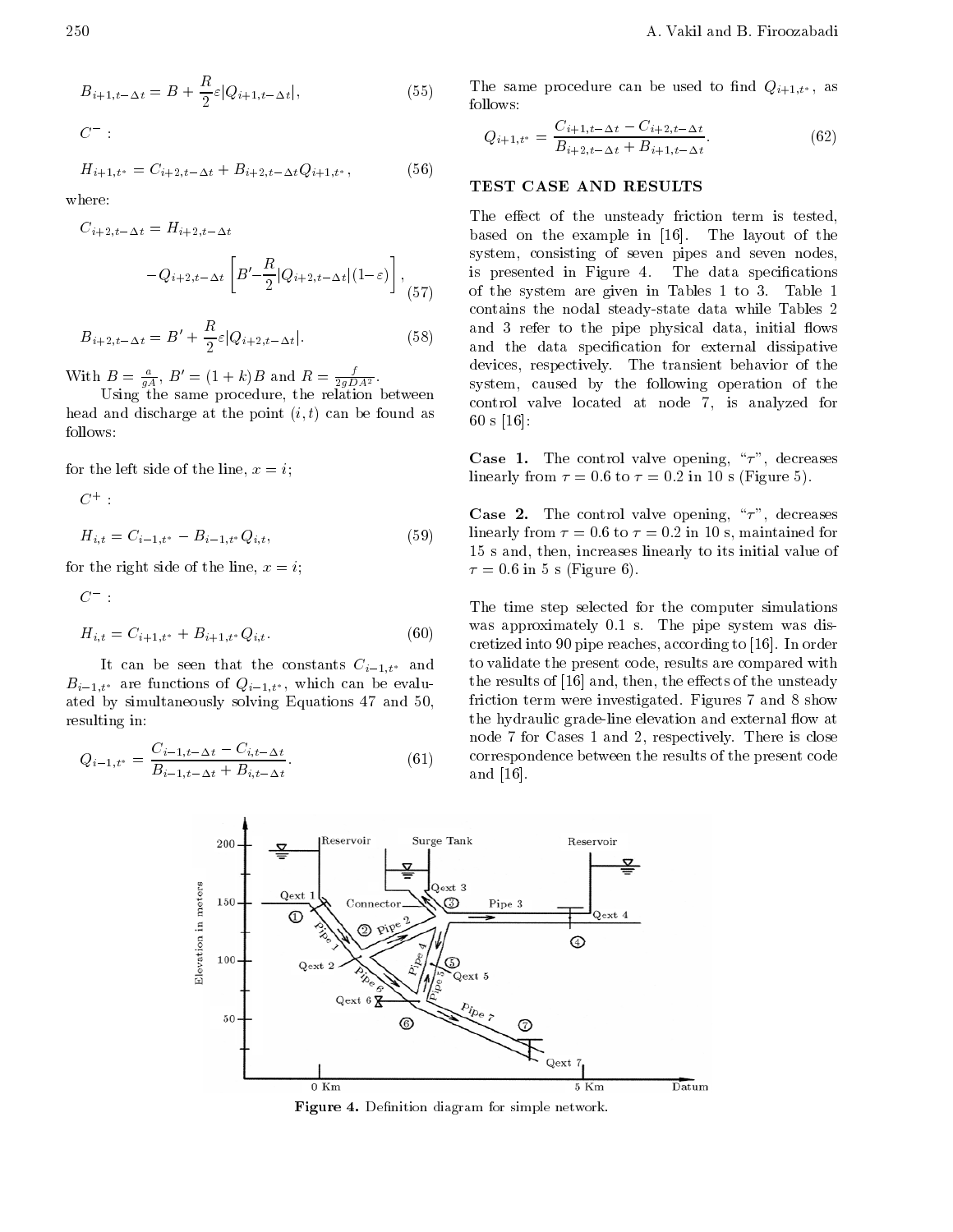| Node<br>Number | Elevation<br>(m) | Hydraulic<br><b>Grade Line</b><br>Elevation $(m)$ | $\boldsymbol{Q}_{\mathbf{ext}_i}$<br>$(m/s^2)$ | Device<br>Description   |
|----------------|------------------|---------------------------------------------------|------------------------------------------------|-------------------------|
|                | 150              | 200.0                                             | $-6.211$                                       | Constant head reservoir |
| $\mathfrak{D}$ | 100              | 195.0                                             | $+2.000$                                       | Constant demand         |
| 3              | 150              | 188.8                                             | $+0.000$                                       | Surge tank              |
| 4              | 150              | 175.0                                             | $+1.183$                                       | Constant head reservoir |
| 5              | 100              | 183.4                                             | $+1.000$                                       | Constant demand         |
| 6              | 50               | 187.9                                             | $+0.000$                                       | Constant relief valve   |
|                | 25               | 151.9                                             | $+2.028$                                       | Control valve           |

Table 1. Nodal steady-state data.

**Table 2.** Tipe physical data and initial now.

| Pipe           | From           | To.            | <b>Initial Flow</b> | Length         | <b>Diameter</b> | <b>Wave Speed</b> | Darcy    |
|----------------|----------------|----------------|---------------------|----------------|-----------------|-------------------|----------|
| Number         | Node           | Node           | $\rm (m/s^2)$       | $\mathbf{(m)}$ | (m)             | (m/s)             | Friction |
| т              | ш              | 2              | 6.212               | 1001.2         | 1.500           | 996.3             | 0.012    |
| $\overline{2}$ | $\overline{2}$ | 3              | 1.708               | 2000.0         | 1.000           | 995.3             | 0.013    |
| 3              | 3              | 4              | 1.183               | 2000.0         | 0.750           | 995.0             | 0.014    |
| 4              | 3              | $\overline{5}$ | 0.524               | 502.5          | 0.500           | 1000.0            | 0.015    |
| $\overline{5}$ | 6              | 5              | 0.476               | 502.5          | 0.500           | 1000.0            | 0.015    |
| 6              | $\overline{2}$ | 6              | 2.503               | 1001.2         | 1.000           | 996.3             | 0.014    |
| 7              | 6              | 7              | 2.028               | 2000.2         | 0.750           | 995.3             | 0.013    |

Table 3. Data specication for external dissipative device.

|                                | Valve/Orifice               |                         | Tank/Reservoir      |                     |                               |          | Connector  |              |          |
|--------------------------------|-----------------------------|-------------------------|---------------------|---------------------|-------------------------------|----------|------------|--------------|----------|
| <b>External Flow</b><br>Device | E<br>$m^{\frac{5}{2}}$<br>s | E<br>$\frac{1}{2}$<br>s | $Z_{\rm bot}$<br>m) | $Z_{\rm top}$<br>m) | $A_{r}$<br>$\rm\acute{m}^{2}$ | $f_r$    | $L_c$<br>m | $D_c$<br>(m) | $f_c$    |
| $Q_{\texttt{ext}_1}$           | 5.0                         | 5.0                     | 150                 | 201.5               | $\infty$                      | $\theta$ | $\theta$   | > 0          | $\theta$ |
| $Q_{\text{ext}_3}$             | 3.0                         | 3.0                     | 180                 | 195.0               | 5.0                           | 0.020    | 30         | 0.500        | 0.020    |
| $Q_{\mathtt{ext}_4}$           | 1.0                         | 1.0                     | 150                 | 173.6               | $\infty$                      | $\theta$ | $\theta$   | > 0          | $\Omega$ |
| $Q_{\rm ext_6}$                | 0.0                         | 0.0                     | 50                  | 50.0                | $\infty$                      | $\theta$ | $\theta$   | > 0          | $\Omega$ |
| $Q_{\tt ext_7}$                | 0.0                         | 0.0                     | 25                  | 25.0                | $\infty$                      | $\theta$ | $\theta$   | > 0          | $\theta$ |

Figures <sup>9</sup> and <sup>10</sup> show the hydraulic grade-line elevation and external flow at nodes 7 and 6 for Cases <sup>1</sup> and 2, respectively. Figure <sup>11</sup> shows that, during the first 20 s, the system has nearly the same response. Also, it is shown that the peak head is identical in both cases. After this time, each curve has its own behavior and they are clearly different. The reopening of the control valve at node 7 causes an increasing demand at node 7 and will result in a severe pressure drop. In this case, a reversal in the flow direction of the surge tank would occur. The effect of the valve can be regarded as the perturbations to the system. If the perturbations to the system are of the second case, damage to the system will be far more. Figures 9 and 10 show the differences

when  $k$  increases. In both cases,  $k$  is changed from 0 to 0.2 and 0.4, where  $k = 0$  refers to the steady-state friction model. One significance of coefficient  $k$  is in filtering the curves, so that  $k$  can act as a low pass filter. These figures show that damping effects will increase if  $k$  increases. Another, and the most important, effect of the unsteady friction term can be seen in the damping of the pressure waves traveling along the system when the valve is set to be closed. From the results of the different values for  $k$ , it can be slightly indicated that the nature of the response depends more on how the pressure peak decays from one cycle to the next, not simply on the peak pressures for the first cycle. An obvious shift of the head peaks can be seen in Figures 9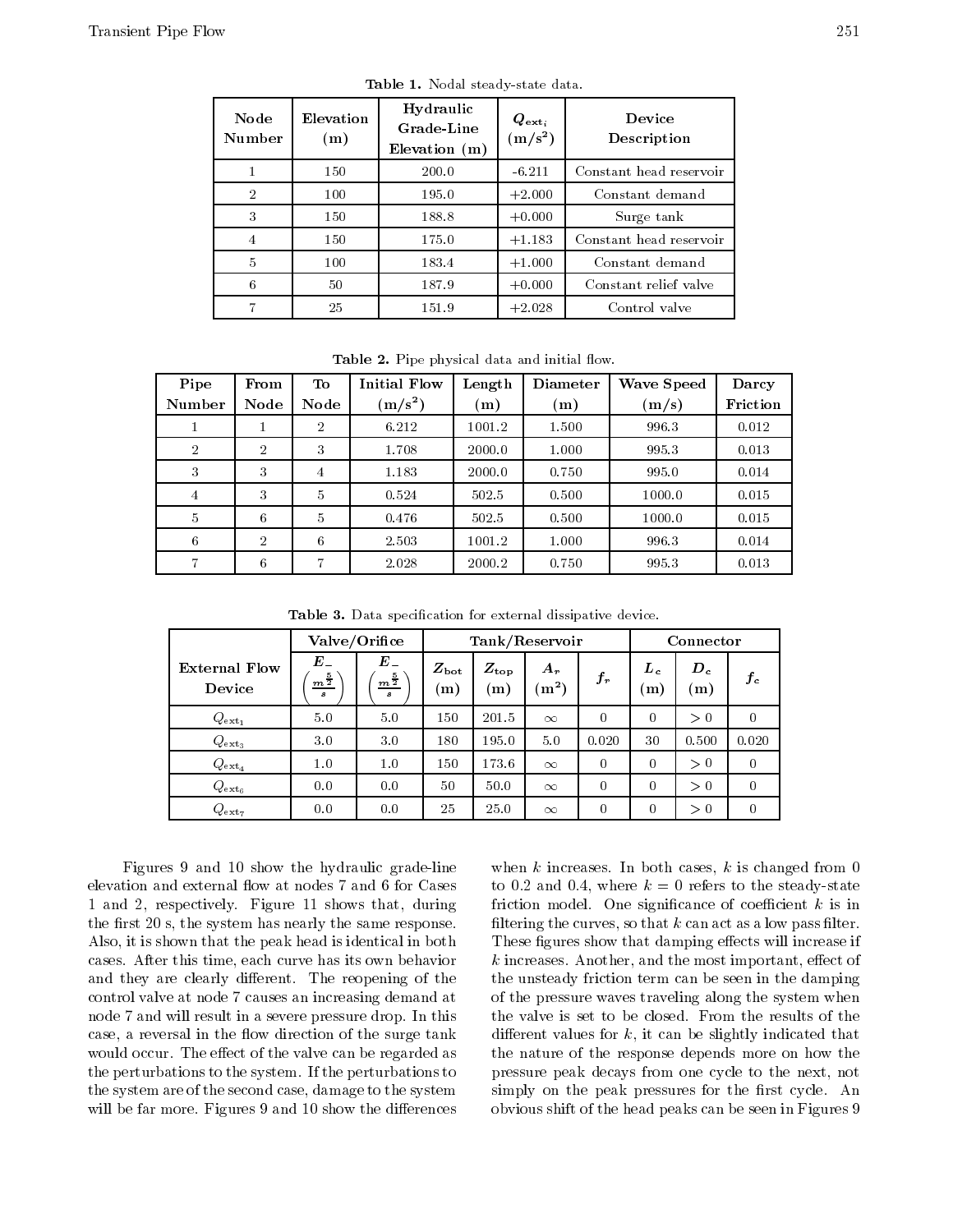

 $\blacksquare$  is the set of  $\blacksquare$  . It is considered to the  $\blacksquare$ 



Figure 6. Valve closing law for Case 2.



Figure 7. Comparison between the hydraulic grade-line elevation and the external flow at node  $7$  with  $[16]$  in Case 1.



Figure 8. Comparison between the hydraulic grade-line elevation and the external flow at node  $7$  with  $[16]$  in Case 2.



Figure 9. Hydraulic grade-line elevation and external flows at selected locations: Case 1.



Figure 10. Hydraulic grade-line elevation and external flows at selected locations: Case 2.



Figure 11. Comparison between two cases for <sup>k</sup> = 0.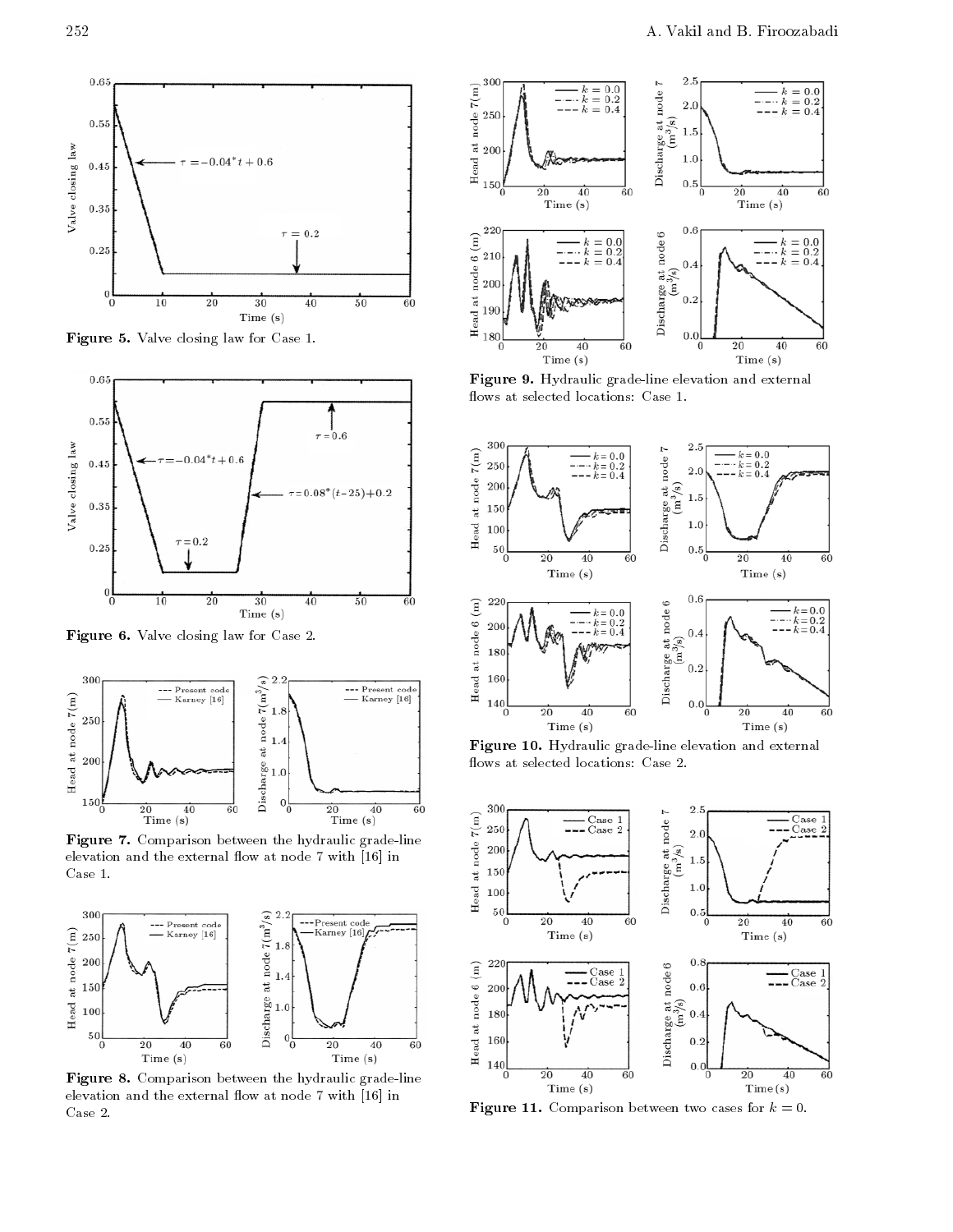

 $-$  -  $\blacksquare$  . Extermine the magnetic of the integration in the integration in the integration in the integration in of the friction-loss: Case 1.



Figure 13. Eect of the weighting term in the integration  $\mathbb{R}^n$ of the friction-loss : Case 2.

and 10. In Figures 12 and 13, the dependence of the results on the linearization constant is shown. From these figures it is clear that the tendency of the results for different values of  $\varepsilon$  is the same. So, using the previous time step values in the integrating of the friction term will predict events reasonably enough.

## **CONCLUSION**

The results from the quasi-steady friction model  $(k = 0)$ in the Brunone model) and the Brunone model have been compared with each other for the closing of <sup>a</sup> control valve at the downstream of a simple network. The results showed the importance of considering the unsteady friction term in the transient-state condition during the design process. The more coefficient  $k$ increases in the Brunone model, the more it decays the traveling pressure wave. Thus, knowing the best value for  $k$  in each case depends on the empirical results. On the other hand, if the maximum head rise is practically considered, there is no need to pay for the unsteady friction term, which considers the decay phase and not the maximum phase. Moreover, for reducing the number of boundary conditions, the EED method has been used. This method can demonstrate many complex devices in <sup>a</sup> general element (EED). Thus, by using this method, the process of programming will become simplified, the code size will be reduced and the simulation time will decrease. The effect of the linearization constant has been incorporated in the simple form of the friction term integration. It is seen that the results did not have <sup>a</sup> clear dependence on different linearization constants in the integrating of the friction term, from the explicit to implicit method for the text network.

## NOMENCLATURE

| A                                  | cross-sectional area of the pipe                        |
|------------------------------------|---------------------------------------------------------|
| $\overline{a}$                     | wave speed                                              |
| $B_{c+}$                           | constant                                                |
| $B_c$                              | $\begin{smallmatrix} \text{constant} \end{smallmatrix}$ |
| $\boldsymbol{B}$                   | $\rm constant$                                          |
| $B^{\prime}$                       | $\rm constant$                                          |
| $\mathcal{C}^c_1, \mathcal{C}^c_2$ | connector constants                                     |
| $C_b, B_b$                         | tank constants                                          |
| $C_c, B_c$                         | junction constants                                      |
| $\overline{C}$                     | negative characteristic line                            |
| $C^+$                              | positive characteristic line                            |
| $\ensuremath{C}_{c^+}$             | $\rm constant$                                          |
| $\boldsymbol{C}_c$                 | $\rm constant$                                          |
| $C^*$                              | Vardy and Brown's shear decay<br>$_{\rm coefficient}$   |
| D                                  | pipe diameter                                           |
| $E_s$                              | valve/orifice parameters                                |
| $\boldsymbol{f}$                   | Darcy-Weisbach friction factor                          |
| $f_q$                              | quasi-steady part of the friction factor                |
| $f_u$                              | unsteady part of the friction factor                    |
| $\overline{g}$                     | gravitational acceleration                              |
| $\boldsymbol{H}$                   | piezometric head                                        |
| $H_p^c$                            | head at the node side of the connector                  |
| $h_f$                              | energy loss per unit weight                             |
| $\boldsymbol{i}$                   | $i$ th cross-section                                    |
| $\boldsymbol{k}$                   | $\begin{smallmatrix} \text{constant} \end{smallmatrix}$ |
| L                                  | pipe length                                             |
| Q                                  | discharge                                               |
| $Q_{\rm ext}$                      | external flow                                           |
| $\boldsymbol{R}$                   | $\begin{smallmatrix} \text{constant} \end{smallmatrix}$ |
| r                                  | radial direction                                        |